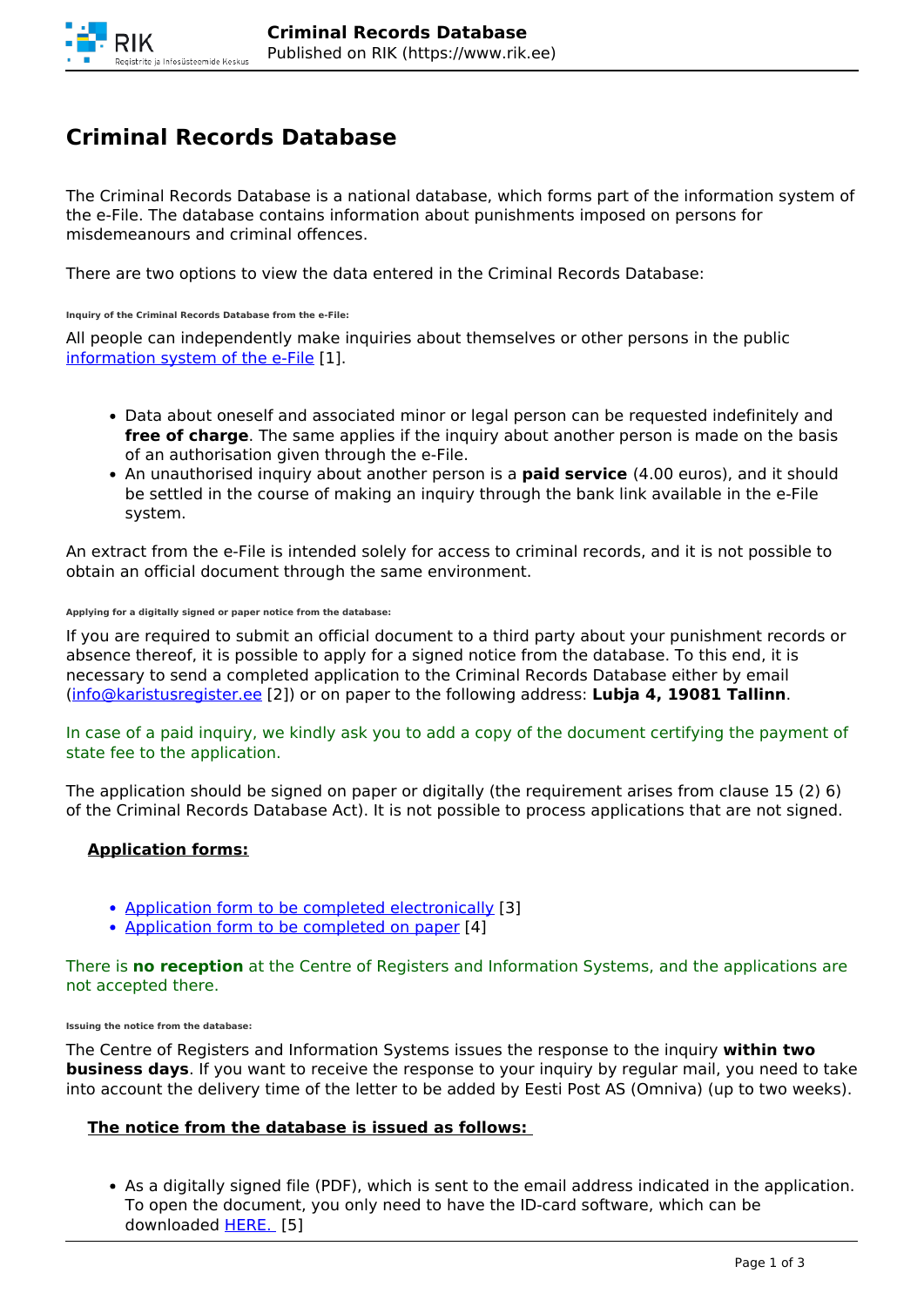

On paper with a signature and a temple. The document is sent to the address indicated in the application by regular mail.

### The Criminal Records Database issues the notices from the database only **in Estonian**.

If necessary, please contact a sworn translator [6]. More information about the apostille formality of the inquiry of the Criminal Records Database is available of the website of the Chamber of Notaries. [7]

**State fee:**

Every person has the right to receive a **free** extract from the Criminal Records Database about an associated legal person or a minor / person under guardianship once a calendar year. In case of a repeated inquiry, it is required to pay a state fee.

Upon making an inquiry about another natural or legal person, it is required to pay **a state fee per person in the amount of 4 euros** (meaning that if you make an inquiry about two persons, the state fee is 8 euros). If you want to receive the response to the inquiry in a digitally signed form or on paper, it is required to pay a state fee through bank before making the inquiry. If possible, we kindly ask you to add a copy of the payment confirmation to the application.

In the e-File system, it is possible to make inquiries about data free of charge and as a paid service. Data about oneself and associated minor or legal person can be requested indefinitely and free of charge. The same applies if the inquiry about another person is made on the basis of an authorisation given in the e-File. An unauthorised inquiry about another person is a paid service, and it should be settled in the course of making an inquiry through the bank link available in the e-File system.

## **Information about the payment of state fee:**

| SEB Pank - IBAN EE891010220034796011 (SWIFT: EEUHEE2X) | Reference number: 2900082388 (mandat    |
|--------------------------------------------------------|-----------------------------------------|
| Swedbank - IBAN EE932200221023778606 (SWIFT: HABAEE2X) | Recipient: Rahandusministeerium         |
| Luminor Bank - EE701700017001577198 (SWIFT: NDEAEE2X)  | (Ministry of Finance)                   |
|                                                        |                                         |
|                                                        | Amount of state fee: 4 euros per person |

Introduction in Russian [8]

#### **More information:**

User support: info@karistusregister.ee [2] Phone: +372 663 6359 (weekdays 10:00-14:00)

#### **Source URL:** https://www.rik.ee/en/criminal-records-database

#### **Links:**

[1] https://www.e-toimik.ee/ [2] info@karistusregister.ee [3] https://www.rik.ee/sites/www.rik.ee/files/elfinder/article\_files/karr\_application\_for\_e-filling\_2\_uus.docx [4] https://www.rik.ee/sites/www.rik.ee/files/elfinder/article\_files/karr\_application\_for\_print\_2\_uus.docx [5] https://installer.id.ee/

[6] https://www.just.ee/en/legal-services/sworn-translators

[7] https://www.notar.ee/en/teabekeskus/apostille